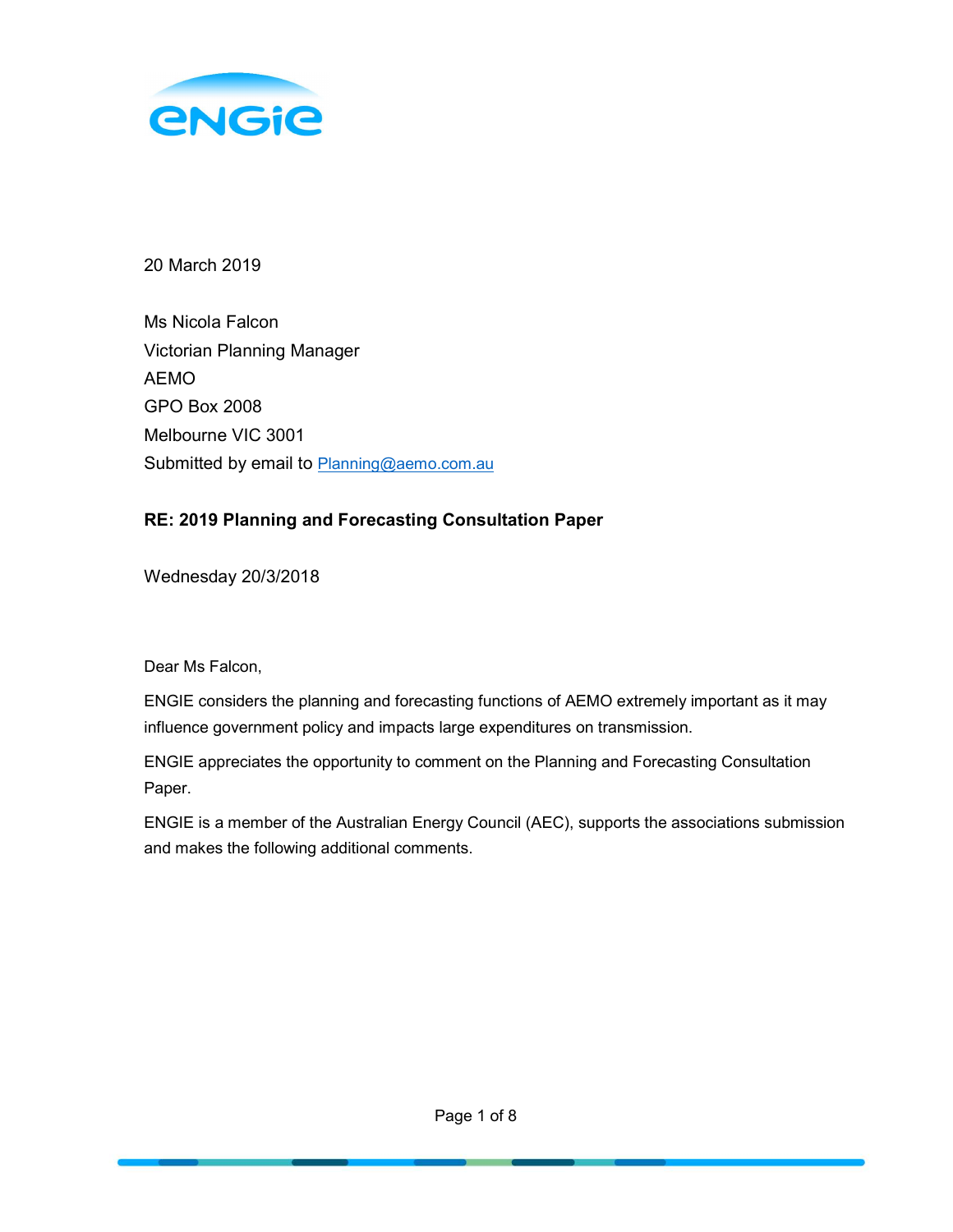# 1 Choice of scenarios

### 1.1 Economic performance

Economic performance continues to slow globally and domestically due to a range of factors. The conservative International Monetary Fund (IMF), continues to revise its forecasts down and warns of "Softening Momentum, High Uncertainty" ahead. It should be noted that given its conservative approach and based on past performance, the IMF is more of a trend follower rather than a trend predictor.

Overview of some of the key indicators:

- Lower global economic performance, also impacting Australia
	- o EU economy slowing
	- o China economy slowing
	- o Latin America slow/some economies in a depression
- Australia specific considerations
	- $\circ$  Real estate bubble is showing signs of bursting, with accelerating price declines nationally
	- $\circ$  Fall over rate of off-the plan real estate jumped from 5% in 2015 to 25-35% in 2018
	- o Stagnant wages growth
	- o Persistent under-employment
	- o Slowing housing starts (Figure 1)
	- o Likely change of Fed government and new tax policies covering capital gains, negative gearing of real-estate property and dividend imputation credits.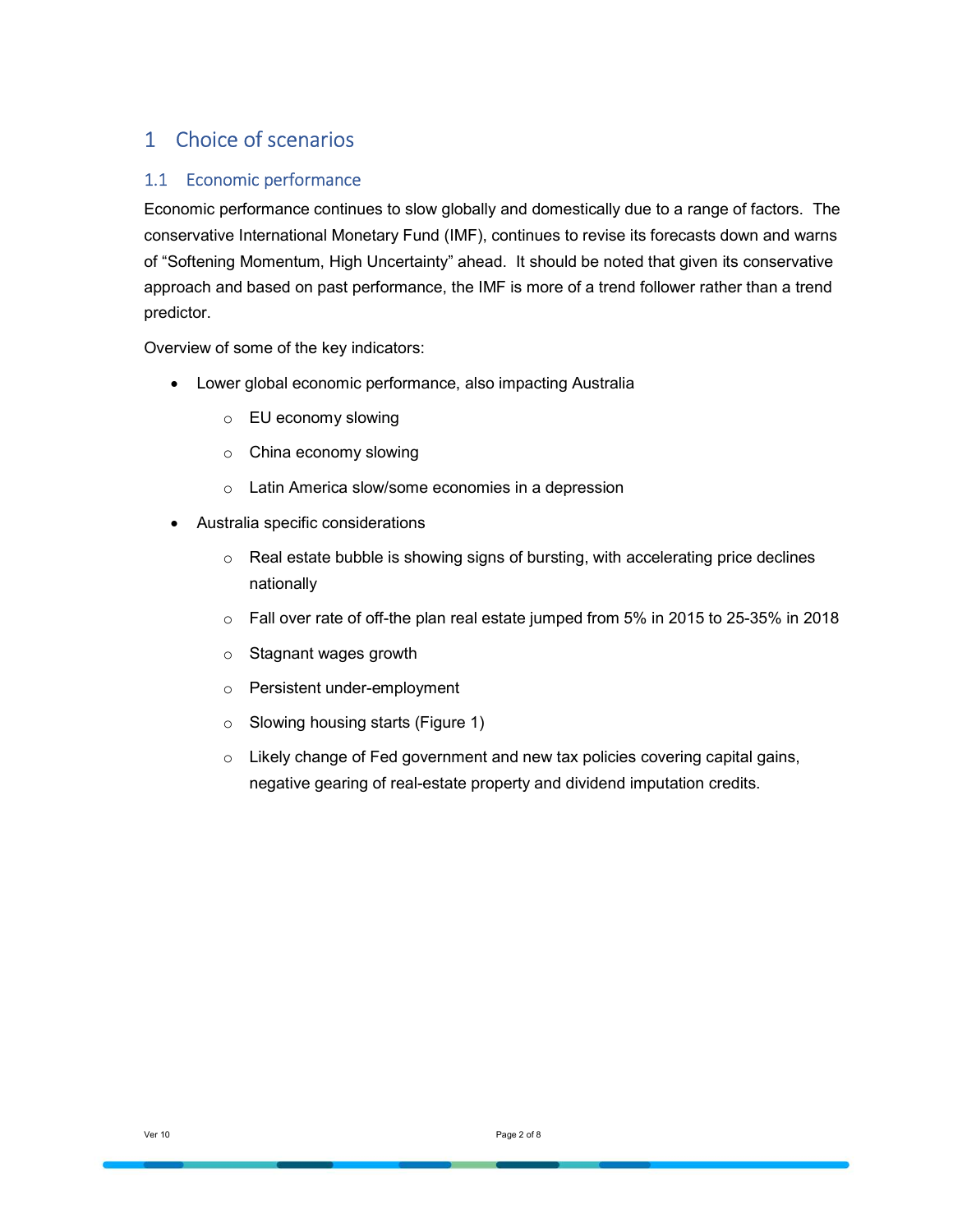Figure 1: Australian Housing starts



Ref Moody's Analytics (https://www.economy.com/australia/residential-housing-starts/seasonally-adjusted)

To cover the range of economic performance uncertainty, a scenario which incorporates very low economic performance is needed

Australia has enjoyed 28 years of continuous economic growth and the modelling assumes that this will continue for another 20 years, the only question being examined is how fast. By not considering an economic decline in a suite of scenarios means that negative growth is considered impossible.

ENGIE asks AEMO to include a scenario with negative growth in some years as a bookend scenario.

#### 1.2 Emission reduction considerations

#### 1.2.1 Level of emission reductions

The documentation effectively covers policy scenarios contemplated by the major parties and includes state-based policies. The emission reductions are applied on a proportional basis to the electricity sector. However, it is likely going to be difficult to achieve the targeted emission reduction in other sectors apart from electricity and waste as illustrated in the following chart. All other economic sectors are projected to under-deliver their share of emission reductions.

Ver 10 Page 3 of 8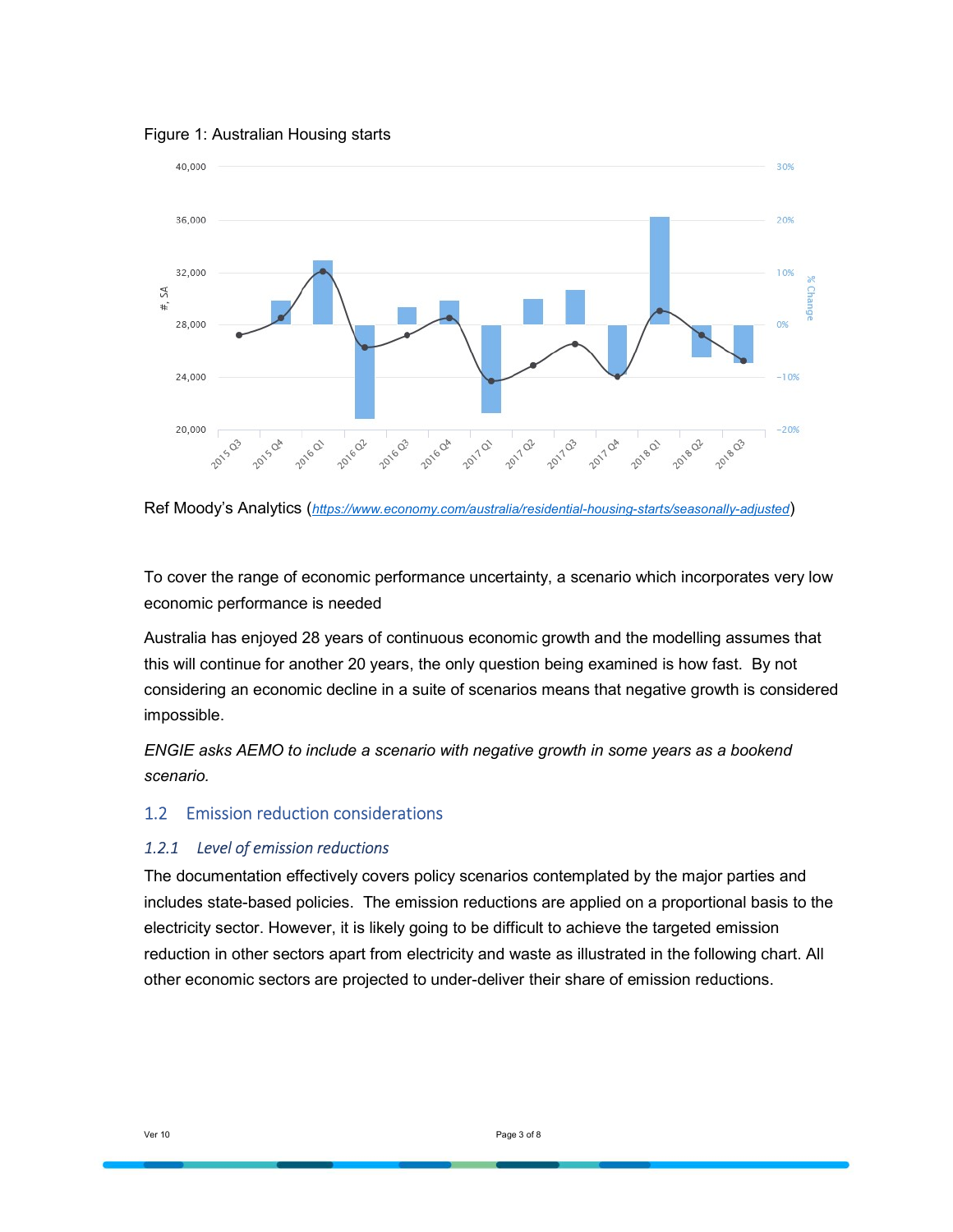

(Ref The following chart was sourced from "Australia's emission projections to 2030" report produced by the Department of Environment and Energy in Dec 2018).

ENGIE recommends a scenario with significantly higher emission reduction be considered as a "book end" and to inform participants and policy makers of its practicality and cost.

#### 1.2.2 Modelling approach to emission constraints

The model is currently configured to meet a stipulated emissions trajectory on an annual basis. To increase flexibility of meeting the target consider relaxing the modelling emissions constraint so that it meets a cumulative emissions target by 2030 and another one at 2050.

In this way the model would minimise costs of meeting the cumulative emissions target and may determine that earlier reductions in emissions maybe more effective. The build limits need careful consideration to ensure that plant construction is realistic.

ENGIE suggest AEMO formulate the emission constraint based on cumulative emissions when seeking least cost solutions.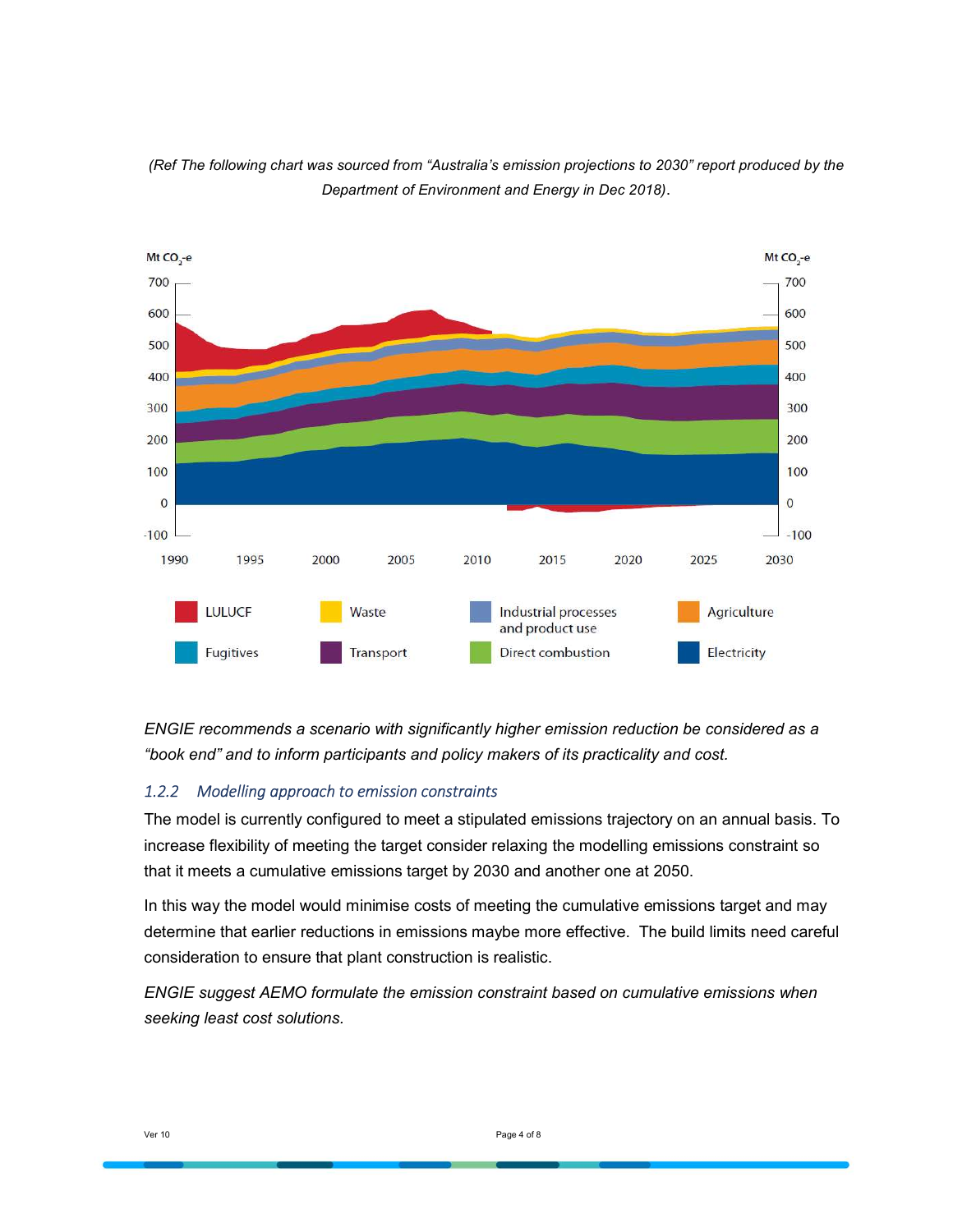# 2 Plant related assumptions and modelling approach

## 2.1 Fuel costs for OCGT (or low capacity gas fired plant in general)

Gas turbines require gas supply infrastructure and firm gas availability to be certain to run when required. The cost of gas infrastructure and cost of purchasing firm gas need to be recovered when the plan operates. For low capacity plant these costs will be very significant and are not currently modelled correctly.

ENGIE recommends that AEMO increases gas costs to low capacity gas turbines as a proxy for the abovementioned costs. These are likely to be in the 3-7\$/GJ range, but AEMO is encouraged to seek feedback from participants prior to finalising such quantum.

## 2.2 Fixed operating and maintenance (FOM) costs

The fixed maintenance costs are currently expressed as \$/MW/year. As capacity factor decreases, these fixed costs will tend to dominate the levelised costs of production. However, in practice, a significant amount of maintenance will be driven by the running hours (or equivalent running hours in case of gas turbines) and not be a function of calendar time. To illustrate the concept, gas turbine operating at a 10% capacity factor, would only consume  $1/10<sup>th</sup>$  of the current fixed O&M costs.

It is recommended that AEMO use plant running hours (as modelled) as a driver of fixed costs.

 Plant running hours(1) Actual FOM = ------------------------- \* annual \$/MW FOM Calendar hours

(1) These need to be equivalent plant running hours and include the plant life usage during start-ups and shutdowns

## 2.3 Plant life assumptions

ENGIE supports the AEMO stated objective that the modelling should include current polices but refrain from second guessing potential government policies and regulations.

The approach to plant closures was outlined in the AEMO workshop as either following announced closures or retiring plant when it reaches 50-years of age. To meet deeper emission cuts some plant closures are accelerated however the specific formulation of this heuristic/constraint is unstated.

Plant closures based on asset life of coal fired generators have been implemented in Canada and are not part of any current government policy, consideration or discussion in Australia.

In addition, time-based closures of gas fired plant which occur ahead of coal fired plant closures is inconsistent with least cost modelling and emission reductions.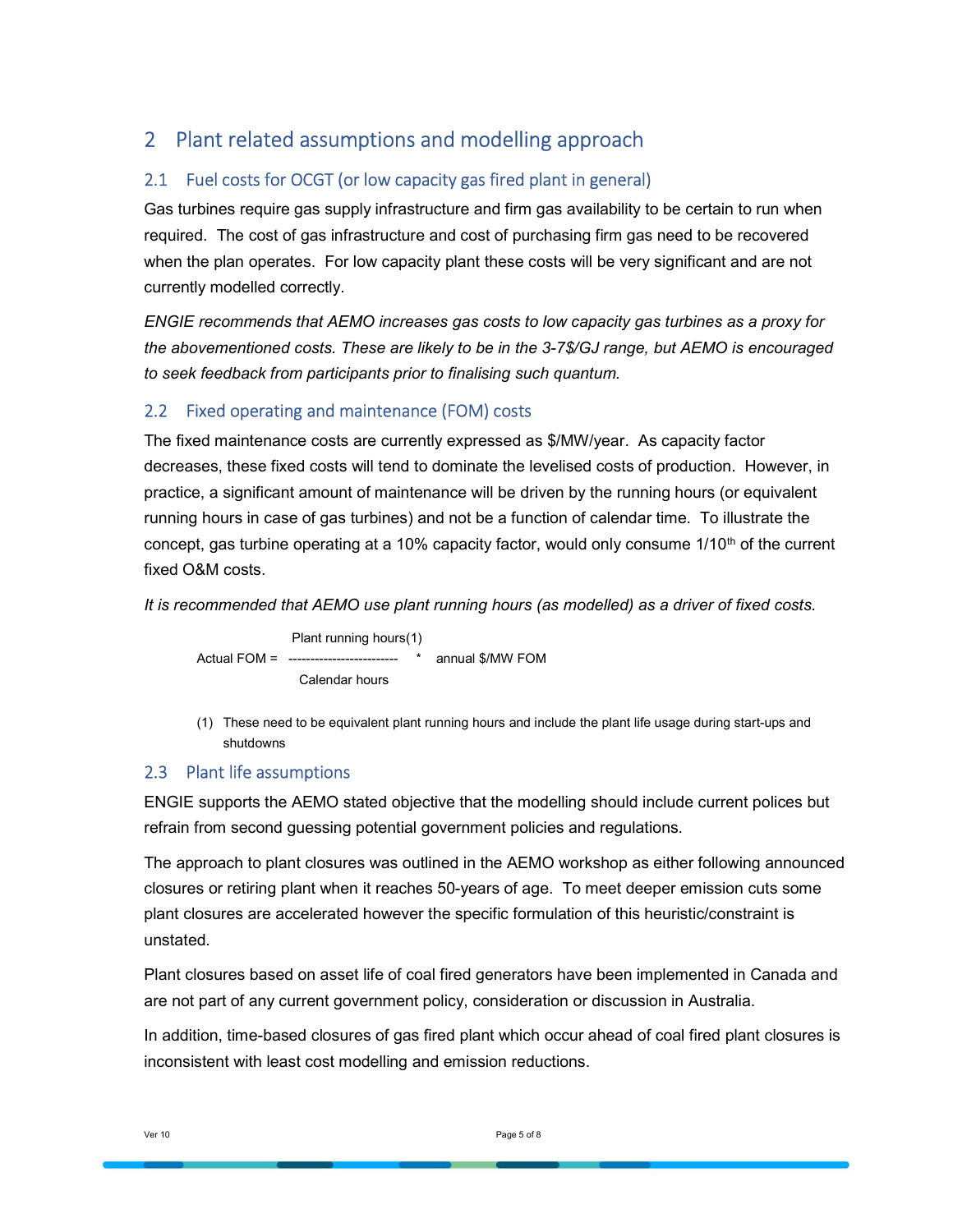The closure of LYA, and having LYB rely on the mine is totally unrealistic and ignores the total mine operating costs.

ENGIE considers the current modelling approach to scheduled closures based on plant life inconsistent with the objective of least costs and inappropriate as it is based on a non-existent plant closure policy.

However, it is expected that least cost modelling will remove/retire high emitting generating plant and replace it with low or zero emitting technology to meet specific emission constraint.

ENGIE recommends removing the plant life-based closure from the modelling formulation and using economic criteria for plant closures.

#### 2.4 Application of thermal plant "Mingens"

As previously outlined, plant retirement should be based on economic criteria of revenue adequacy. The model typically commits plant when it is made available. At times of low spot prices, plant with significant mingens will be dispatched at the minimum generation level and accumulate large losses in the process.

It is possible for models to implement some form of look ahead and to commit plant only if it is profitable to run. Unfortunately, these mixed integer formulations tend to be computationally demanding, can be unstable and unnecessarily complicate the model configuration and running.

In real life, plant could be two-shifted and/or modified to reduce mingens. The main classes of plant impacted are the black and brown coal generators.

A simple and pragmatic modelling approach is to reduce the level of mingen to a very small level, or to dispense with them entirely, then examine the modelling output to determine if there is an issue with too many unit starts or sustained dispatch to unreasonably low output levels.

For these reasons, ENGIE recommends that AEMO remove mingen levels from black and brown coal plant.

#### 2.5 Electric vehicle assumptions

The assumption for the transport sector in all scenarios is that zero emission vehicles will adopt battery storage technology. However other low and zero emitting technologies are being aggressively developed. These include the use of hydrogen in modified internal combustion engines and electric vehicles using hydrogen fuel cell technology. The latter is particularly suited to trucks, busses and longer-range vehicles. Many manufacturers are developing vehicles using the hydrogen fuel cell technology, Toyota, Hyundai, Honda, BMW as well as others. In Japan alone, there are H2 refuelling stations and there is a target of 200,000 fuel cell vehicles within the next 6 years.

Ver 10 Page 6 of 8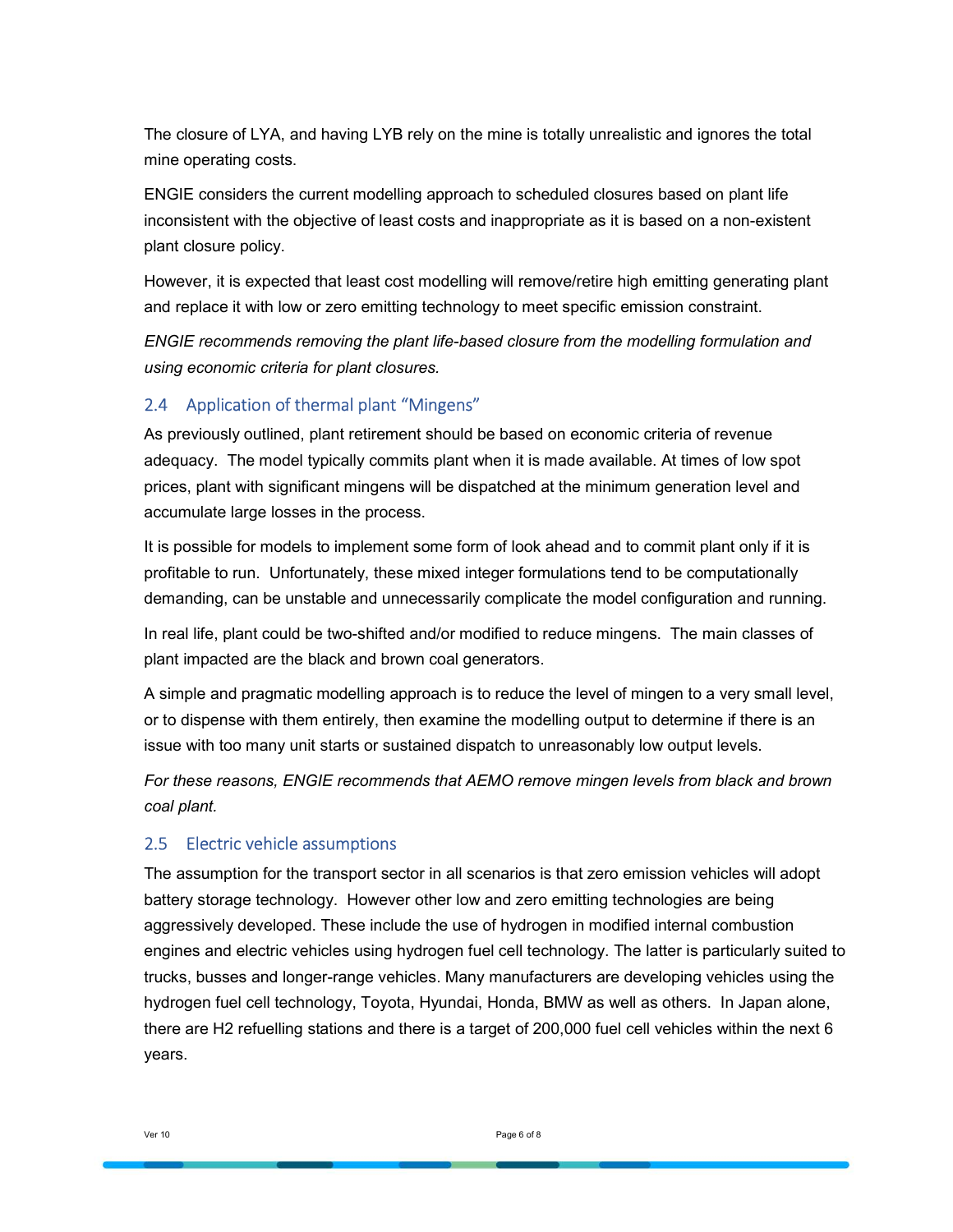Honda Clarity hydrogen fuel cell vehicle on the road in Japan and being refuelled by Dr. Alan Finkel.



The impact of hydrogen vehicles on the electrical system will be very different to the impacts of battery powered EVs and will include different network utilisation and network locations, time of use and amount of electricity used/stored (ie  $H_2$  is a form of energy storage with much higher capacity than EV batteries).

ENGIE urges AEMO to include hydrogen vehicles and hydrogen production in the EV mix instead of "betting" only on the battery EV technology.

# 3 Need for detailed and complete information

### 3.1 Modelling inputs

The modelling methodology and detailed assumptions should be made available to participants in order to make the process transparent and complete. Participants should be able to replicate AEMO results from the available documentation and data and to build on these to develop their own scenarios and sensitivities. AEMO has made a large volume of information and data